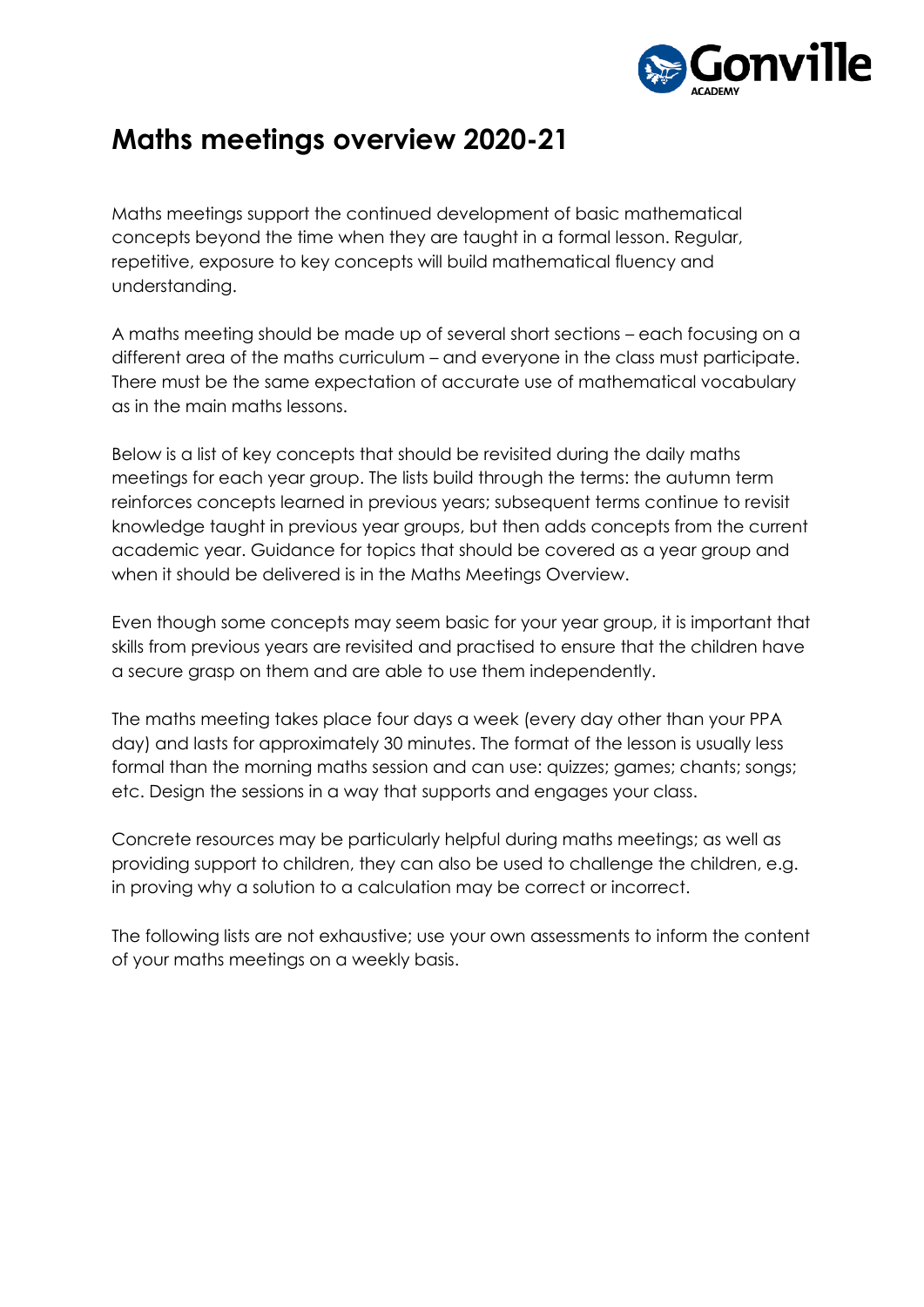

### **Autumn Term**

| Year 1            | Number bonds<br>$\bullet$                                                            |
|-------------------|--------------------------------------------------------------------------------------|
|                   |                                                                                      |
|                   | Counting (what is _ more than _; what is _ less than _)                              |
|                   | Days of the week<br>$\bullet$                                                        |
|                   | Months of the year<br>$\bullet$                                                      |
|                   | Names of shapes<br>$\bullet$                                                         |
| Year 2            | Number bonds<br>$\bullet$                                                            |
|                   | Counting (what is _ more than _; what is _ less than _)                              |
|                   | Days of the week<br>$\bullet$                                                        |
|                   |                                                                                      |
|                   | Months of the year<br>$\bullet$                                                      |
|                   | Names of shapes<br>$\bullet$                                                         |
|                   | Properties of 2D shapes<br>$\bullet$                                                 |
|                   | Times tables (2x, 5x, 10x)<br>$\bullet$                                              |
|                   | Doubles and halves<br>$\bullet$                                                      |
|                   | Time (o'clock, half past)                                                            |
|                   | Patterns<br>$\bullet$                                                                |
|                   | Money<br>$\bullet$                                                                   |
|                   |                                                                                      |
| Year <sub>3</sub> | Number bonds<br>$\bullet$                                                            |
|                   | Counting (what is $\_\$ more than $\_\$ ; what is $\_\$ less than $\_\$<br>$\bullet$ |
|                   | Days of the week<br>$\bullet$                                                        |
|                   | Months of the year<br>$\bullet$                                                      |
|                   | Names of shapes<br>$\bullet$                                                         |
|                   | Properties of 2D and 3D shapes                                                       |
|                   | Times tables (2x, 3x, 4x, 5x, 10x)<br>$\bullet$                                      |
|                   | Doubles, halves and quarters<br>$\bullet$                                            |
|                   | Time (o'clock, half past, quarter to)                                                |
|                   | $\bullet$                                                                            |
|                   | Movement / directions (half turns, quarter turns, etc.)<br>$\bullet$                 |
|                   | <b>Patterns</b><br>$\bullet$                                                         |
|                   | Money<br>$\bullet$                                                                   |
| Year 4            | Number bonds<br>$\bullet$                                                            |
|                   | Counting (what is $\_\$ more than $\_\$ ; what is $\_\$ less than $\_\$<br>$\bullet$ |
|                   | Times tables (2x, 3x, 4x, 5x, 6x, 8x, 10x, 11x)<br>$\bullet$                         |
|                   | Fractions of an object<br>$\bullet$                                                  |
|                   | Time (o'clock, half past, quarter to)                                                |
|                   | Movement / directions (half turns, quarter turns, etc.)<br>$\bullet$                 |
|                   | Properties of 2D and 3D shapes<br>$\bullet$                                          |
|                   | <b>Patterns</b><br>$\bullet$                                                         |
|                   | Money                                                                                |
|                   | $\bullet$                                                                            |
|                   | Interpreting data<br>$\bullet$                                                       |
| Year <sub>5</sub> | Number bonds<br>$\bullet$                                                            |
|                   | Counting (what is _ more than _; what is _ less than _)<br>$\bullet$                 |
|                   | Times tables (all up to $12 \times 12$ )                                             |
|                   | Fractions of an object                                                               |
|                   | Rounding                                                                             |
|                   | Time (o'clock, half past, quarter to)<br>$\bullet$                                   |
|                   | Movement / directions (half turns, quarter turns, etc.)                              |
|                   | Properties of 2D and 3D shapes                                                       |
|                   | <b>Patterns</b>                                                                      |
|                   |                                                                                      |
|                   | Money                                                                                |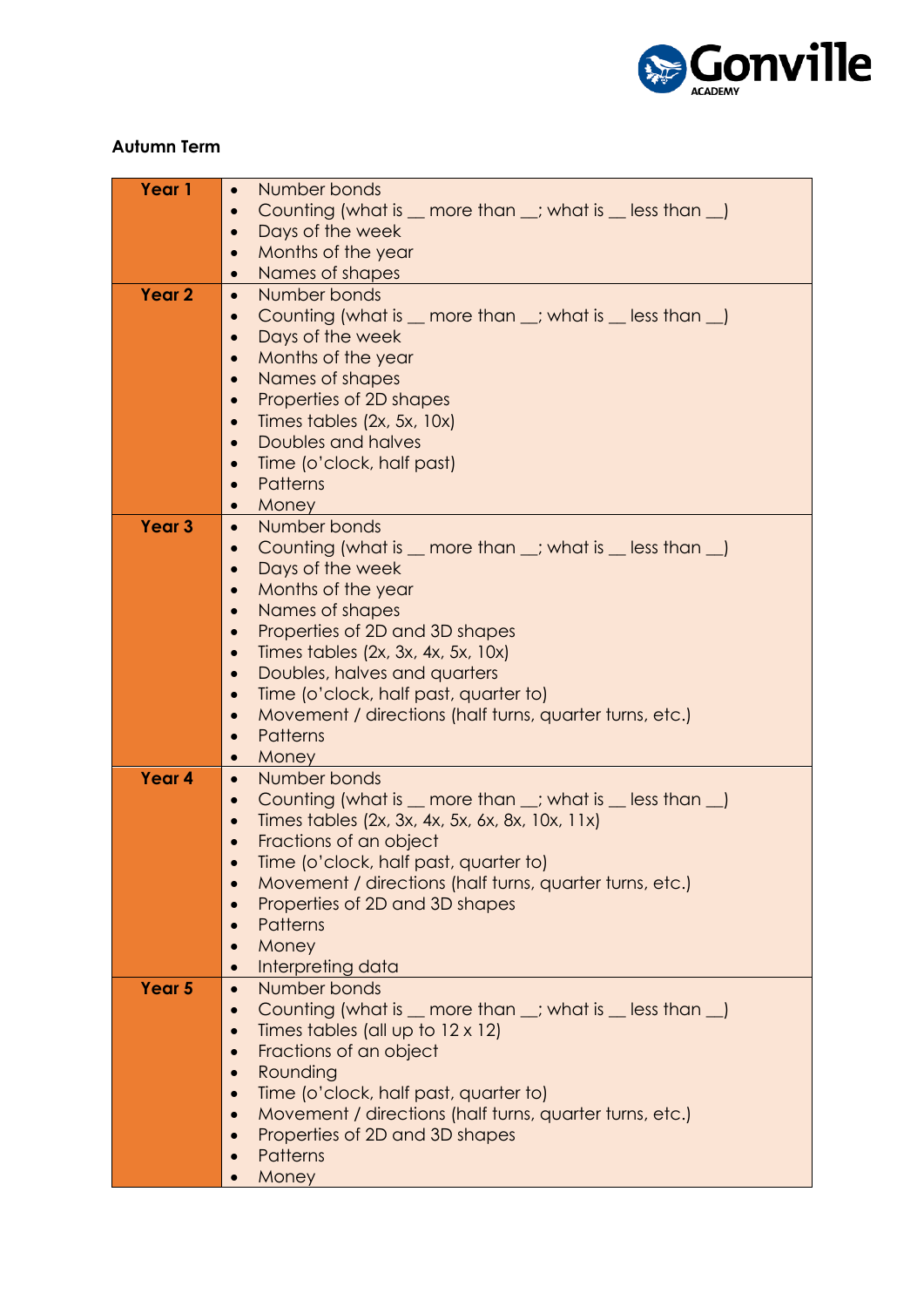

|        | Interpreting data                                       |
|--------|---------------------------------------------------------|
| Year 6 | • Number bonds                                          |
|        | Counting (what is _ more than _; what is _ less than _) |
|        | Times tables (all up to $12 \times 12$ )                |
|        | Fractions of an object                                  |
|        | Rounding                                                |
|        | Time (o'clock, half past, quarter to)                   |
|        | Movement / directions (half turns, quarter turns, etc.) |
|        | Properties of 2D and 3D shapes                          |
|        | <b>Patterns</b>                                         |
|        | Money<br>$\bullet$                                      |
|        | Interpreting data                                       |

### **Spring Term**

All year groups should include the content from the autumn term, plus:

| Year 1            | Partitioning 2-digit numbers                |
|-------------------|---------------------------------------------|
| Year <sub>2</sub> | Place value $< 100$                         |
| Year <sub>3</sub> | Addition and subtraction: mental strategies |
| Year 4            | Times tables up to 12 x 12<br>$\bullet$     |
|                   | Addition and subtraction: mental strategies |
| Year 5            | Addition and subtraction: mental strategies |
|                   | Roman numerals                              |
| Year 6            | Roman numerals                              |
|                   | Primes, factors, squares & cubes            |

### **Summer Term**

All year groups should include the content from the autumn and spring terms, plus:

| Year 1            | Doubles and halves<br>$\bullet$                                         |
|-------------------|-------------------------------------------------------------------------|
|                   | Time (o'clock, half past)                                               |
|                   | Patterns<br>$\bullet$                                                   |
| Year <sub>2</sub> | Money<br>$\bullet$                                                      |
|                   | Time (o'clock, half past, quarter to)                                   |
|                   | Fractions of an object<br>$\bullet$                                     |
| <b>Year 3</b>     | Fractions of an object<br>$\bullet$                                     |
|                   | <b>Measures</b><br>$\bullet$                                            |
| Year <sub>4</sub> | Fractions of an object<br>$\bullet$                                     |
|                   | <b>Measures</b><br>$\bullet$                                            |
| Year <sub>5</sub> | Fractions: converting between improper fractions and mixed<br>$\bullet$ |
|                   | numbers                                                                 |
|                   | Primes, factors, squares & cubes<br>$\bullet$                           |
|                   | <b>Measures</b>                                                         |
| Year 6            | Converting between fractions, decimals and percentages                  |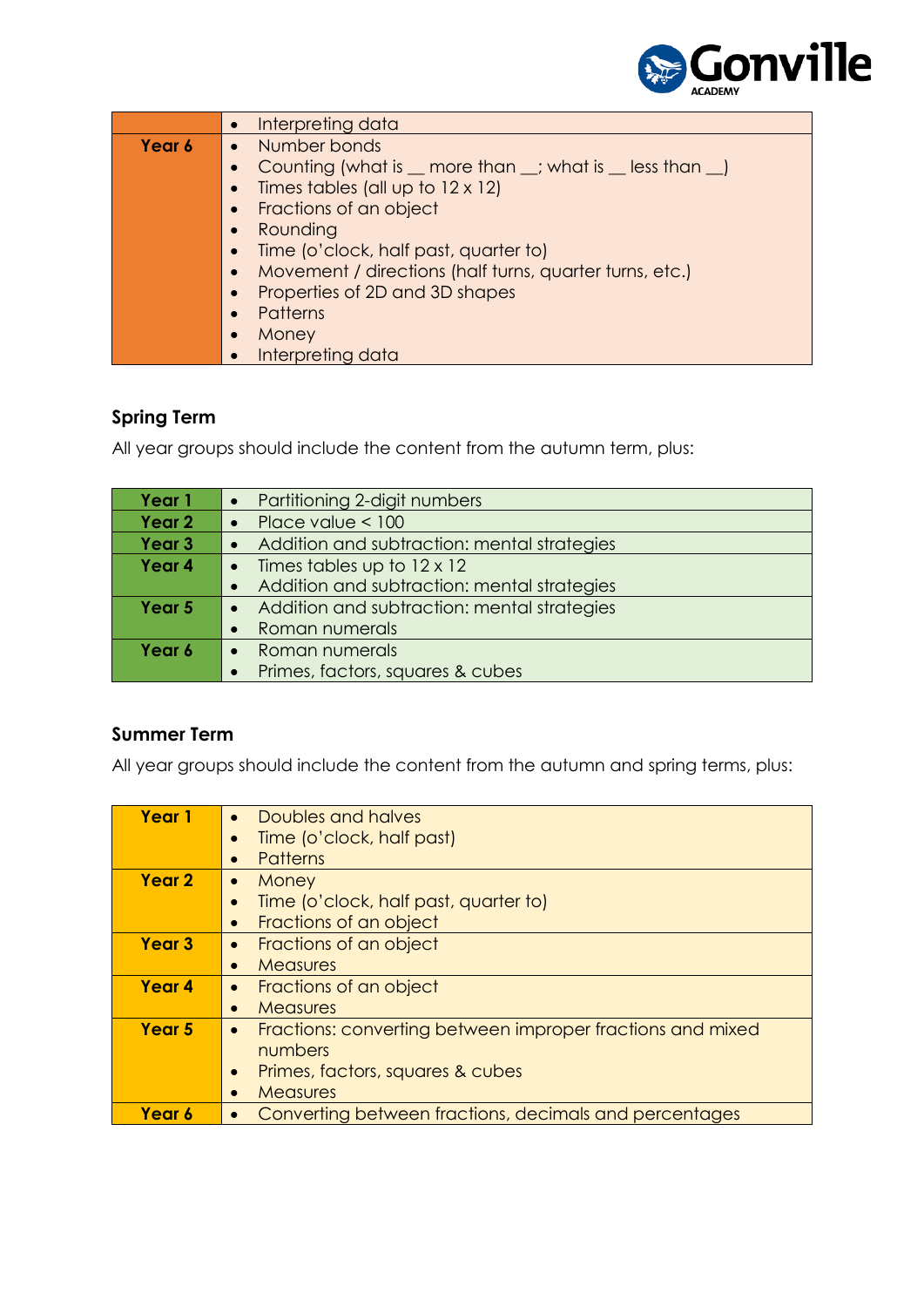

#### **Structure of Maths Meetings**

Maths Meetings are designed to be an opportunity for quick consolidation or preteaching for your students. The structure is more fluid as stated above but does follows a similar model to our Maths Lessons:

- $\checkmark$  Do It Now/Transition Activity
- $\checkmark$  Topic focus 1 for year group with teacher input
- $\checkmark$  Partner/Independent practise and review
- $\checkmark$  Topic focus 2 for individual class (this may be across the year group) with teacher input
- $\checkmark$  Partner/Independent practise and review
- $\checkmark$  Consolidation activity with a reasoning or problem solving focus

Example slides for Year 1, 2 and 6 can be found in Prowise> 2020/2021/ Maths

In Year 3, 4 and 5 all maths meetings must include a times tables element. These are:

- $\checkmark$  [see powerpoint](file://///step-trust.org/TrustTeacherShare/2019%20-%202020%20documents/CPD/Times%20Tables%20CPD%20-%20November%202019.pptx)
- $\checkmark$  Start with what you know!
- $\checkmark$  Open ended reasoning task
- $\checkmark$  Number patterns within timestables

Example slides for Year 3, 4 and 5 can be found here: in Prowise> 2020/2021/ Maths

In addition to this counting sticks are available to facilitate learning of timestable facts.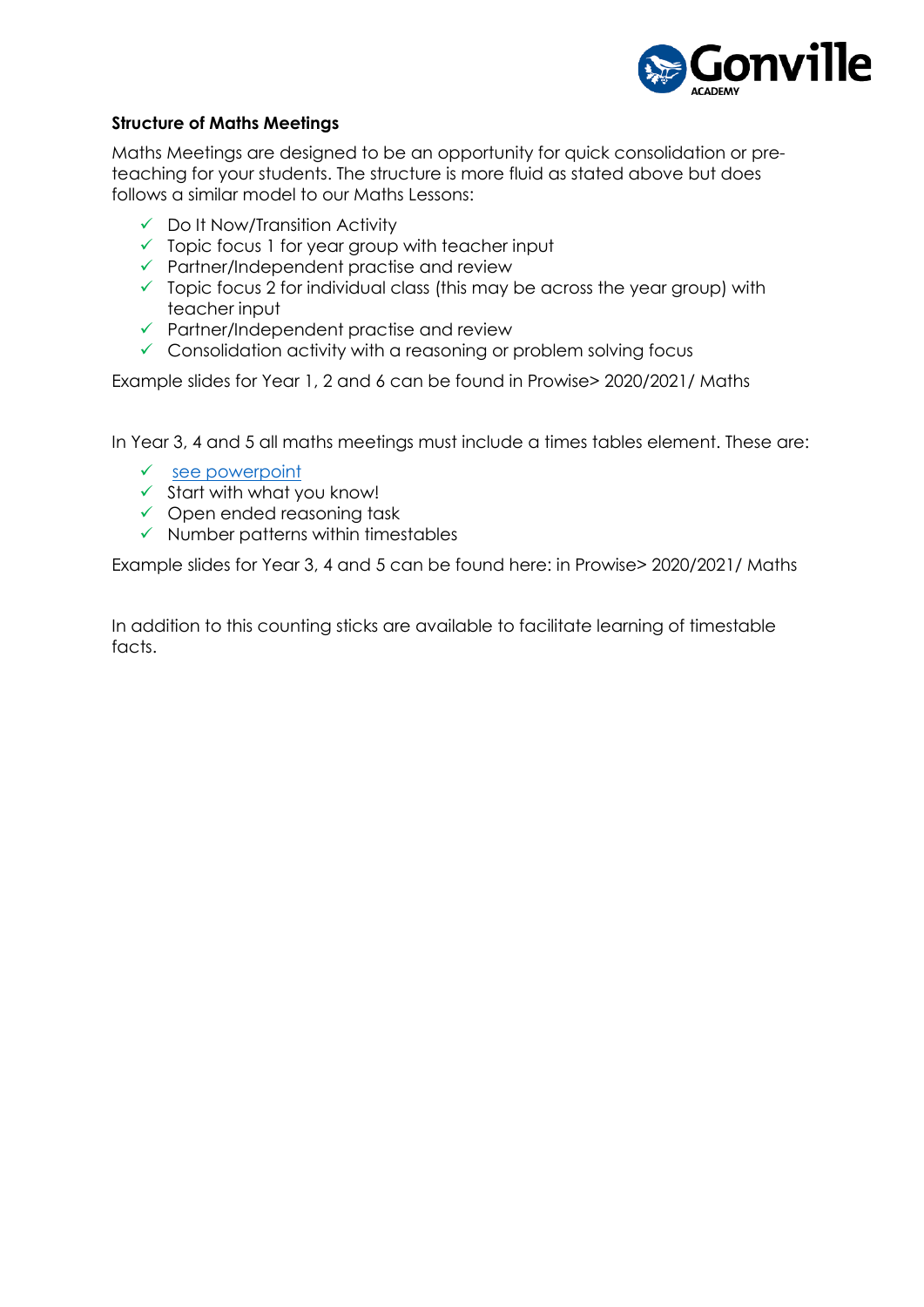## *COVID-19 Gaps by Current Year Group*

| Year group                                                   | Gaps in learning                                                                                                                                                                                                                                                                                                                                        |
|--------------------------------------------------------------|---------------------------------------------------------------------------------------------------------------------------------------------------------------------------------------------------------------------------------------------------------------------------------------------------------------------------------------------------------|
| Year 1<br>(Reception class of<br>2019-20)                    | Number recognition $1 - 20$<br><b>Shape</b><br>Addition<br>Subtraction<br>More or Less<br>Data handling<br>Time<br>Fractions (Doubling and halving)<br>Money<br>$\bullet$                                                                                                                                                                               |
| Year <sub>2</sub><br>(Year 1 class of 2019-<br>20)           | Addition and subtraction <50<br>$\bullet$<br>Doubling and halving<br>$\bullet$<br>Fractions<br>$\bullet$<br>Shapes and patterns<br>$\bullet$<br>Place value <50<br>Measures<br>$\bullet$<br>Multiplication and division 2x 5x<br>$\bullet$<br>Place value <100<br>$\bullet$<br>Addition and subtraction <100<br>$\bullet$<br>Money<br>$\bullet$<br>Time |
| Year <sub>3</sub><br>(Year 2 class of $2019 -$<br>(20)       | Money<br>$\bullet$<br>Measures<br>Data and Graphs<br>Place value <1000<br>Shape<br>Patterns<br>Movement<br>Multiplication and division                                                                                                                                                                                                                  |
| Year <sub>4</sub><br>(Year 3 class of $2019 -$<br><b>20)</b> | Money<br>$\bullet$<br>Measures<br>Place Value <1000<br>Addition and subtraction problem solving and<br>reasoning<br>Shape<br>Fractions<br>Interpreting data<br>Multiplication and division<br>Time                                                                                                                                                      |
| Year <sub>5</sub><br>(Year 4 class of $2019 -$<br><b>20)</b> | Money<br>$\bullet$<br>Measures (area and perimeter)<br><b>Place value &lt;1000000</b><br>Multiplication and division<br>Shape<br><b>Decimals</b><br>Interpreting and presenting data<br>Co-ordinates and plotting<br>Roman numerals<br>Time                                                                                                             |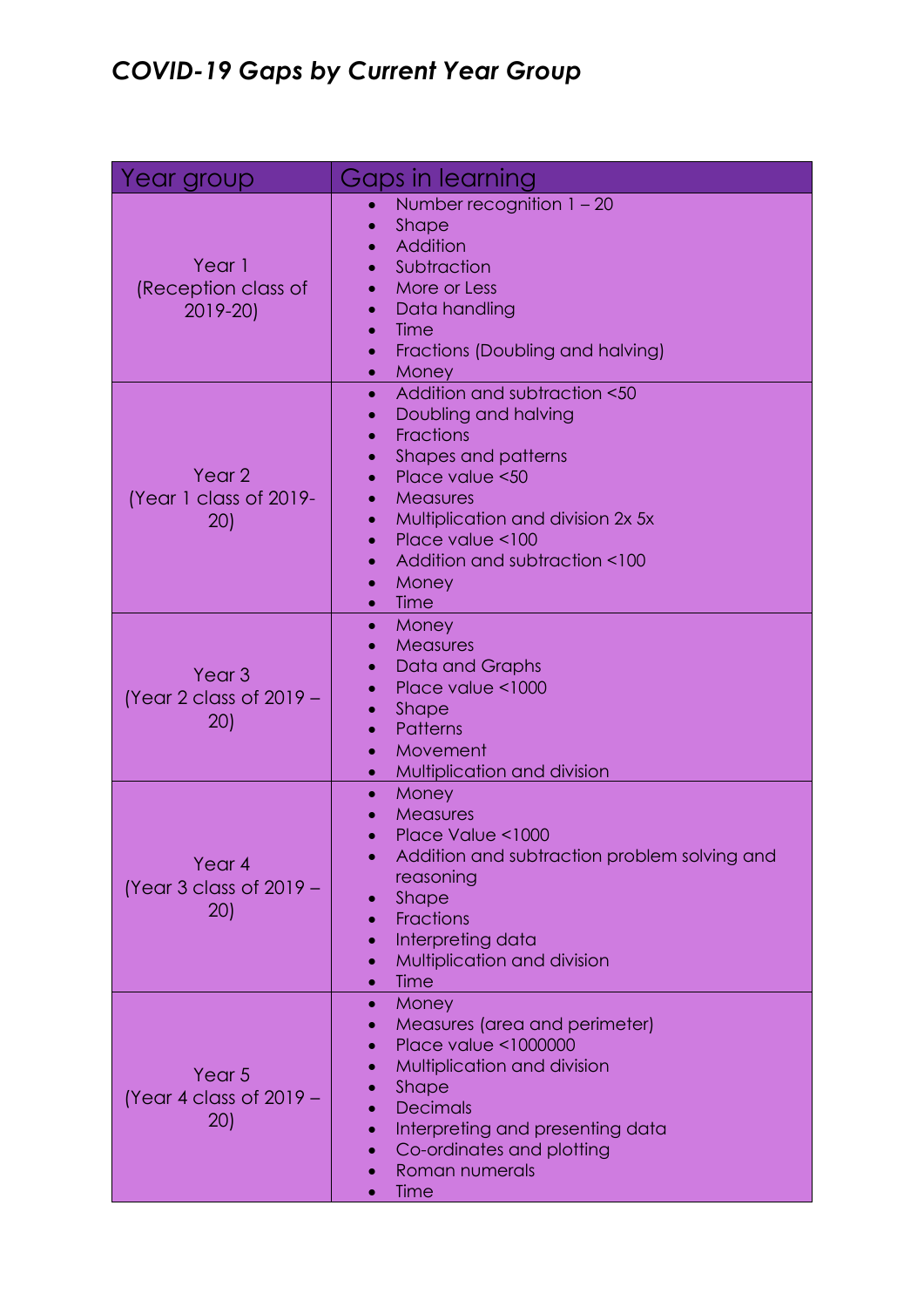| Year 6<br>(Year 5 class of 2019 -<br>20) | Primes, factors, squares and cubes<br>$\bullet$<br><b>Shape</b><br>$\bullet$<br>Measure (area and perimeter)<br>/o 7<br><b>Place Value &lt;1000000</b><br>$\bullet$<br>Converting units of measure<br><b>Shape</b><br>$\bullet$<br>Time<br>$\bullet$<br>Measures - volume<br>Angles<br>$\bullet$<br>Interpreting and presenting data<br>$\bullet$<br>Reflection and translation<br>$\bullet$<br>Roman numerals |
|------------------------------------------|----------------------------------------------------------------------------------------------------------------------------------------------------------------------------------------------------------------------------------------------------------------------------------------------------------------------------------------------------------------------------------------------------------------|
|------------------------------------------|----------------------------------------------------------------------------------------------------------------------------------------------------------------------------------------------------------------------------------------------------------------------------------------------------------------------------------------------------------------------------------------------------------------|

To teach purple revisionary blocks, please refer to the Medium Term plans. These will highlight the missed NC objectives from the previous year of study. Where possible, these gaps should be addressed and every effort made to reach the corresponding NC objective for the current year of study. Please also note, this is guidance only. We recognise our children will have retained different aspects of their learning during their time away from school; adjust the pitch of your Maths Meetings accordingly. For further guidance, please see the MTP and speak with your phase leader and the Maths Lead.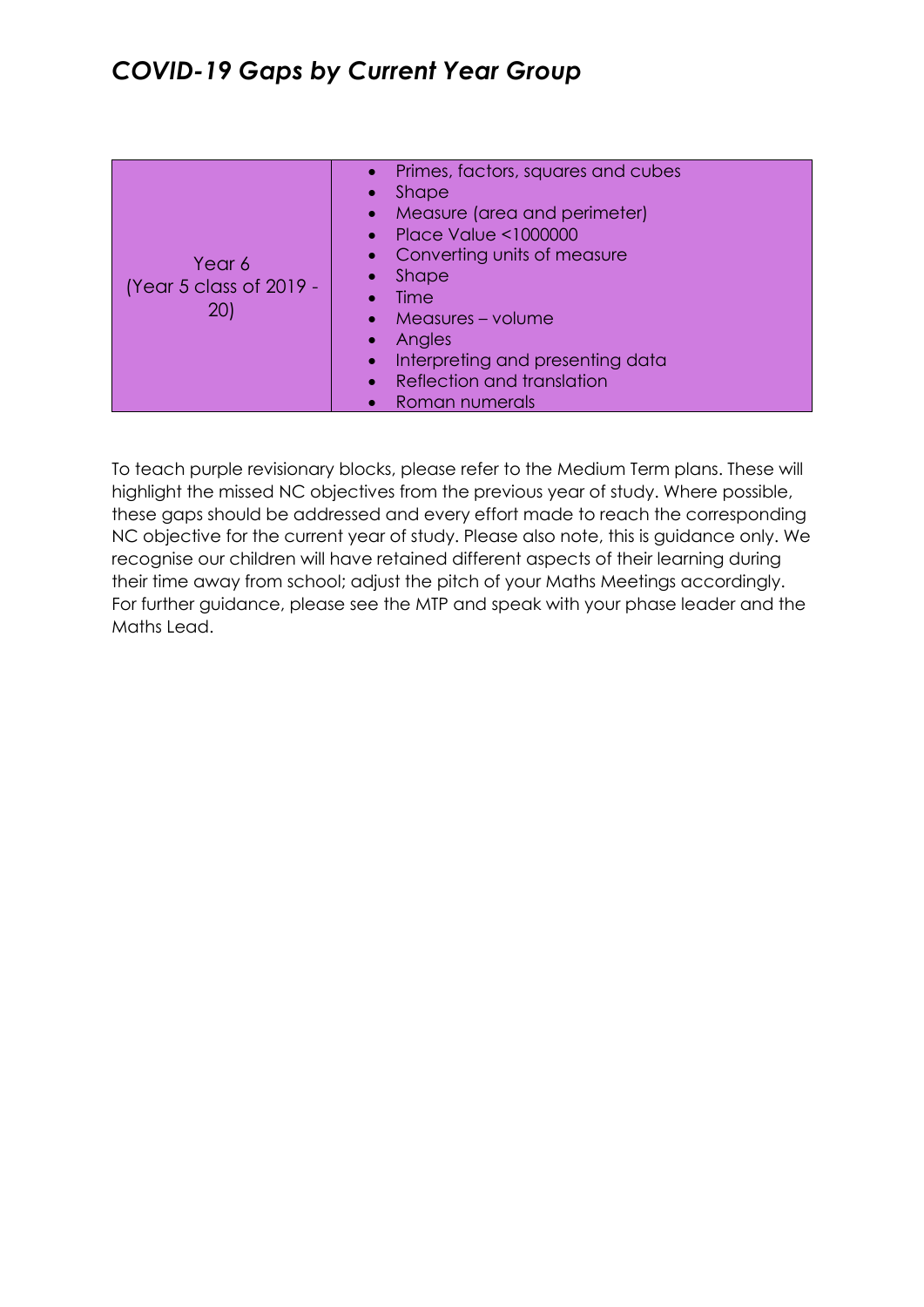

| w/c               | 3rd Sept<br>2 days                                                                        | 7 <sup>th</sup><br>Sept<br>5 days                                            | 14th Sept<br>5 days                                                         | 21st Sept<br>5 days                                                             | 28th Sept<br>5 days                                                                   | 5th Oct<br>5 days                                                         | 12 <sup>th</sup><br>Oct<br>5 days                                                            | 19th Oct<br>5 days<br>26th Oct<br>5 days | 2 <sup>nd</sup> Nov<br>5 days                                            | 9th Nov<br>5 days                                                         | 16th Nov<br>$3$ days +<br><b>Assessme</b><br>nts                        | 23 <sup>rd</sup><br><b>Nov</b><br>5 days                                       | 30 <sup>th</sup><br><b>Nov</b><br>5 days                                        | 7 <sup>th</sup> Dec<br>5 days                                                                       | 14 <sup>th</sup><br><b>Dec</b><br>5 days                                                                  |
|-------------------|-------------------------------------------------------------------------------------------|------------------------------------------------------------------------------|-----------------------------------------------------------------------------|---------------------------------------------------------------------------------|---------------------------------------------------------------------------------------|---------------------------------------------------------------------------|----------------------------------------------------------------------------------------------|------------------------------------------|--------------------------------------------------------------------------|---------------------------------------------------------------------------|-------------------------------------------------------------------------|--------------------------------------------------------------------------------|---------------------------------------------------------------------------------|-----------------------------------------------------------------------------------------------------|-----------------------------------------------------------------------------------------------------------|
| <b>Nursery</b>    |                                                                                           |                                                                              |                                                                             | <b>Number Recognition</b>                                                       |                                                                                       |                                                                           |                                                                                              |                                          |                                                                          |                                                                           | Shape                                                                   |                                                                                |                                                                                 |                                                                                                     |                                                                                                           |
| <b>Reception</b>  | Sorting<br><b>Number Recognition</b><br><b>Patterns</b><br>Same/Differ<br>$1 - 20$<br>ent |                                                                              |                                                                             |                                                                                 |                                                                                       | <b>Number Recognition</b><br>$1 - 20$                                     |                                                                                              |                                          | Measure                                                                  |                                                                           | <b>Estimation</b>                                                       | <b>Number</b><br><b>Recognition</b><br>$1 - 20$                                |                                                                                 | More or<br><b>Less</b>                                                                              | <b>Number</b><br>Recogn<br>ition<br>$1 - 20$                                                              |
|                   | <b>Magic Maths SOW</b><br>Patterns<br>Shape                                               | Number recognition                                                           | Days of the week, Months of the Year                                        |                                                                                 |                                                                                       |                                                                           |                                                                                              | <b>MA</b>                                | <b>Magic Maths SOW</b><br><b>Patterns</b><br>Shape                       | Number recognition                                                        | Days of the week, Months of the Year                                    |                                                                                |                                                                                 |                                                                                                     |                                                                                                           |
| Year 1            |                                                                                           | Place<br>value<br>Countin<br>$g$ <10                                         | Place<br>value<br>Number<br>sense $<$ 10                                    |                                                                                 | <b>Addition</b><br>< 10                                                               | <b>Subtraction</b><br>< 10                                                |                                                                                              | ш<br>$\blacksquare$<br>ய                 | Place value<br>Number sense < 20                                         |                                                                           | <b>Addition</b><br>< 20                                                 |                                                                                | <b>Subtraction</b><br>< 20                                                      |                                                                                                     |                                                                                                           |
|                   | Getting<br>along<br>together                                                              | Topic 1:<br>Number<br>recogniti<br>on $0 - 5$<br>Topic 2:<br>More or<br>Less | Topic $1$ :<br>Number<br>recognition<br>$0 - 5$<br>Topic 2:<br>More or Less | Topic $1$ :<br>Number<br>recognition<br>$6 - 10$<br>Topic 2:<br>More or<br>Less | Topic 1:<br>Number<br>recognition 6 -<br>10 <sup>10</sup><br>Topic 2:<br>More or Less | Topic 1:<br>Number<br>recognition 11<br>$-15$<br>Topic 2:<br>More or Less | Topic 1:<br><b>Number</b><br>recogniti<br>on $11 - 15$<br>Topic 2:<br>More or<br><b>Less</b> | $\blacktriangleleft$<br>$\mathbf{I}$     | Topic 1:<br>Number<br>recognition 15 -<br>20<br>Topic 2:<br>More or Less | Topic 1:<br>Number<br>recognition 15<br>$-20$<br>Topic 2:<br>More or Less | Topic $1$ :<br>Addition to 10<br>Topic 2:<br>More or Less<br>$(0 - 10)$ | Topic 1:<br>Addition<br>within 10<br>Topic 2:<br>More or<br>Less<br>$(0 - 10)$ | Topic 1:<br>Subtracti<br>on to 10<br>Topic 2:<br>More or<br>Less<br>$(10 - 20)$ | Topic 1:<br>Subtracti<br>on within<br>10 <sup>°</sup><br>Topic 2:<br>More or<br>Less<br>$(10 - 20)$ | Topic 1:<br><b>Fraction</b><br>(doubling<br>and<br>halving)<br>Topic 2:<br>More or<br>Less<br>$(10 - 20)$ |
| Year <sub>2</sub> | Getting                                                                                   |                                                                              | <b>Place value</b>                                                          | <b>Addition</b><br>< 100: number bonds                                          |                                                                                       | <b>Subtraction</b><br>< 100: number bonds                                 |                                                                                              |                                          |                                                                          |                                                                           | <b>Addition</b>                                                         | <b>Subtraction</b>                                                             |                                                                                 | <b>Multiplication &amp;</b>                                                                         |                                                                                                           |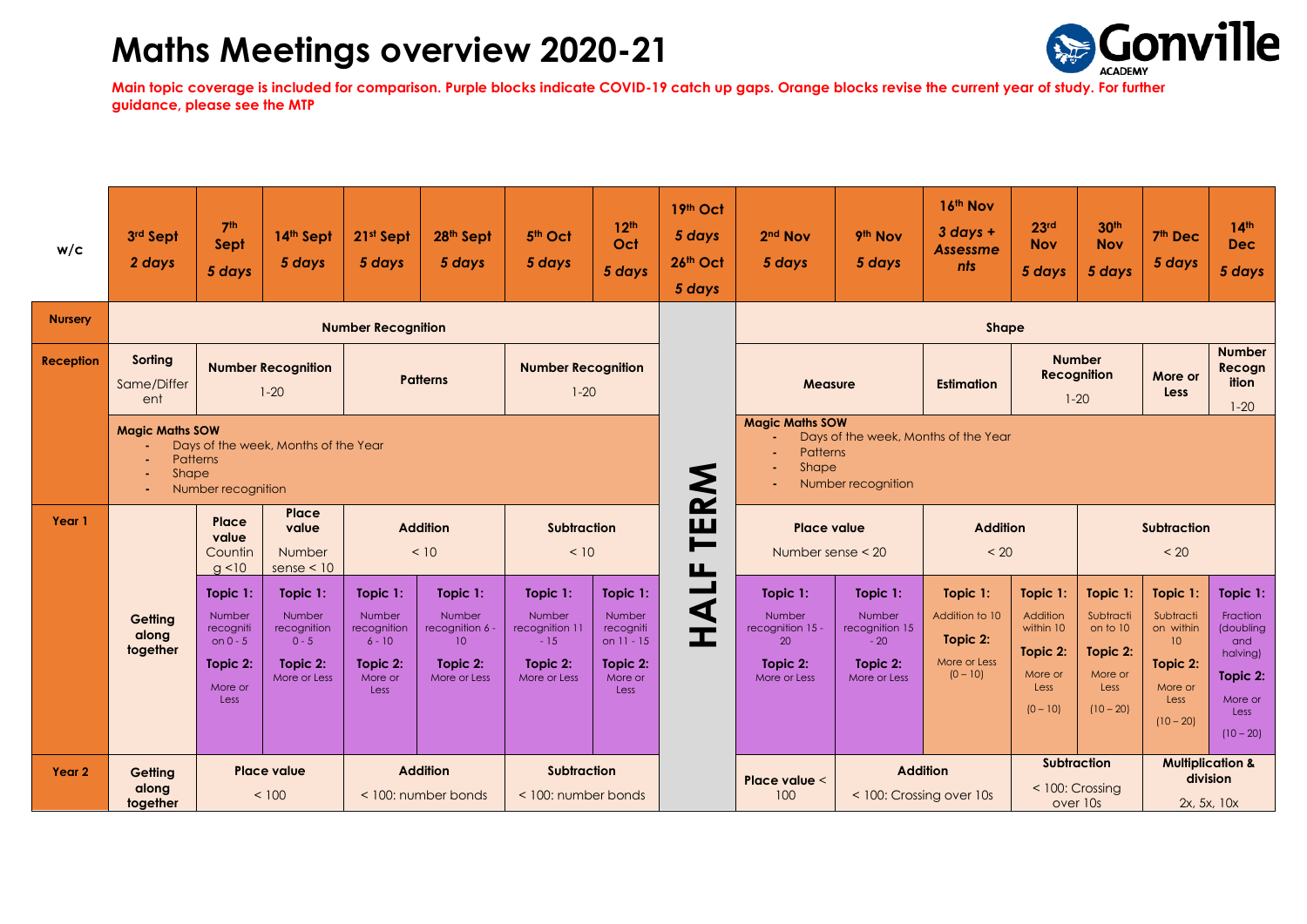

|                   |                              | Topic 1:<br>Place<br>value $<$ 50<br>(multiples<br>of 10)<br>Topic 2:<br>Place<br>value $50$<br>(value in<br>the ones<br>column) | Topic 1:<br>Place<br>value < 50<br>(multiples<br>of 10)<br>Topic 2:<br>Place<br>value $50$<br>(value in<br>the ones<br>column) | Topic 1:<br>Number<br>bonds to 10<br>(addition to<br>10<br>Topic 2:<br>Place value<br>$<$ 50 and<br>100(value in<br>the ones<br>column) | Topic 1:<br>Number<br>bonds to<br>10 <sup>°</sup><br>(addition<br>within 10)<br>Topic 2:<br>Place<br>value < 50<br>and<br>100(value<br>in the<br>ones<br>column) | Topic 1:<br>Number bonds to<br>10 (subtraction to<br>10<br>Topic 2:<br>Place value <50<br>and 100(value in<br>the ones column) | Topic 1:<br>Number<br>bonds to<br>10 <sup>°</sup><br>(subtracti<br>on within<br>10<br>Topic 2:<br>Place<br>value $50$<br>and<br>100(value<br>in the<br>ones<br>column) | Topic 1:<br>Number bonds<br>to 20<br>(addition to 15)<br>Topic 2:<br>Place value<br>< 100 | Topic 1:<br>Number<br>bonds to<br>20<br>(addition<br>to 20)<br>Topic 2:<br>Place<br>value<br>< 100 | Topic 1:<br>Number bonds to<br>20<br>(addition within<br>20<br>Topic 2:<br>Place value <100 | Topic 1:<br>Number<br>bonds to<br>20<br><i>(subtracti</i><br>on to 15)<br>Topic 2:<br>Place<br>value<br>< 100 | Topic 1:<br>Number<br>bonds to<br>20<br><i><b>Isubtracti</b></i><br>on to 20)<br>Topic 2:<br>Multiplica<br>$tion 2xs -$<br>doubling<br>and<br>halving | Topic 1:<br>Number<br>bonds to<br>20<br><i><b>Isubtracti</b></i><br>on within<br>20<br>Topic 2:<br>Multiplicat<br>ion 5xs,<br>10xs | Topic 1:<br>Addition<br>100<br>(number<br>bonds)<br>Topic 2:<br>Subtracti<br>on $< 100$<br>(number<br>bonds) |
|-------------------|------------------------------|----------------------------------------------------------------------------------------------------------------------------------|--------------------------------------------------------------------------------------------------------------------------------|-----------------------------------------------------------------------------------------------------------------------------------------|------------------------------------------------------------------------------------------------------------------------------------------------------------------|--------------------------------------------------------------------------------------------------------------------------------|------------------------------------------------------------------------------------------------------------------------------------------------------------------------|-------------------------------------------------------------------------------------------|----------------------------------------------------------------------------------------------------|---------------------------------------------------------------------------------------------|---------------------------------------------------------------------------------------------------------------|-------------------------------------------------------------------------------------------------------------------------------------------------------|------------------------------------------------------------------------------------------------------------------------------------|--------------------------------------------------------------------------------------------------------------|
| Year <sub>3</sub> |                              | <b>Place value</b><br>< 1,000                                                                                                    |                                                                                                                                | <b>Addition</b><br>$TO + TO$                                                                                                            |                                                                                                                                                                  | <b>Subtraction</b><br>$TO - TO$                                                                                                |                                                                                                                                                                        | <b>Addition</b><br><b>Place value</b><br>< 1.000<br>$HTO + TO / HTO + HTO$                |                                                                                                    | <b>Subtraction</b><br>$HIO - IO / HIO -$<br><b>HTO</b>                                      |                                                                                                               | <b>Multiplication &amp;</b><br>division<br>2x, 3x, 4x, 5x, 6x, 8x<br>10x                                                                              |                                                                                                                                    |                                                                                                              |
|                   | Getting<br>along<br>together | Topic 1:<br>Place<br>value<br>< 1000<br>(multiples<br>of 100)                                                                    | Topic 1:<br>Place value<br>< 1000<br>(multiples of<br>10                                                                       | Topic 1:<br>Timestables<br>4x <sub>S</sub>                                                                                              | Topic 1:<br>Timestables<br>8xs                                                                                                                                   | Topic 1:<br>Timestables<br>3x <sub>S</sub>                                                                                     | Topic 1:<br>Timestabl<br>es 6xs                                                                                                                                        | Topic 1:<br><b>Timestables 7xs</b>                                                        | Topic 1:<br>Timestable<br>s 4xs and<br>8xs                                                         | Topic 1:<br><b>Timestables 3xs</b><br>and 6xs                                               | Topic 1:<br>Timestabl<br>es 11xs                                                                              | Topic 1:<br>Timestabl<br>es 12xs                                                                                                                      | Topic 1:<br>Timestabl<br>es 6xs<br>and 12xs                                                                                        | Topic 1:<br>Timestabl<br>es<br>(Teacher<br>directed)                                                         |
|                   |                              | Topic 2:<br>Place<br>value<br>< 1000<br>(multiples<br>of 10)                                                                     | Topic 2:<br>Place value<br>$<$ 1000 (value<br>in the ones<br>column)                                                           | Topic 2:<br>Timestables<br>(2xs, 5xs)<br>10xs                                                                                           | Topic 2:<br><b>Timestables</b><br>2xs, 5xs 10xs)                                                                                                                 | Topic 2:<br>Division facts (<br>2xs, 5xs 10xs)                                                                                 | Topic 2:<br><b>Division</b><br>facts (<br>2xs, 5xs<br>10xs                                                                                                             | Topic 2:<br>Money                                                                         | Topic 2:<br>Money                                                                                  | Topic 2:<br>Money                                                                           | Topic 2:<br>Money                                                                                             | Topic 2:<br>Measures<br>(length)                                                                                                                      | Topic 2:<br><b>Measures</b><br>(mass)                                                                                              | Topic 2:<br><b>Measures</b><br>(tempera<br>ture)                                                             |
| Year 4            | Getting<br>along<br>together | <b>Place value</b><br>< 10,000                                                                                                   |                                                                                                                                |                                                                                                                                         | <b>Addition</b><br>Formal written method                                                                                                                         | <b>Subtraction</b><br>Formal written method                                                                                    |                                                                                                                                                                        | <b>Place value</b><br>< 100,000<br>Negative<br>numbers                                    |                                                                                                    | <b>Addition</b><br>Problem solving &<br>reasoning                                           | Problem solving &<br>reasoning                                                                                | <b>Subtraction</b>                                                                                                                                    | <b>Multiplication &amp;</b><br>division<br>2x, 3x, 4x, 5x, 6x, 7x,                                                                 | 8x, 9x, 10x, 11x, 12x                                                                                        |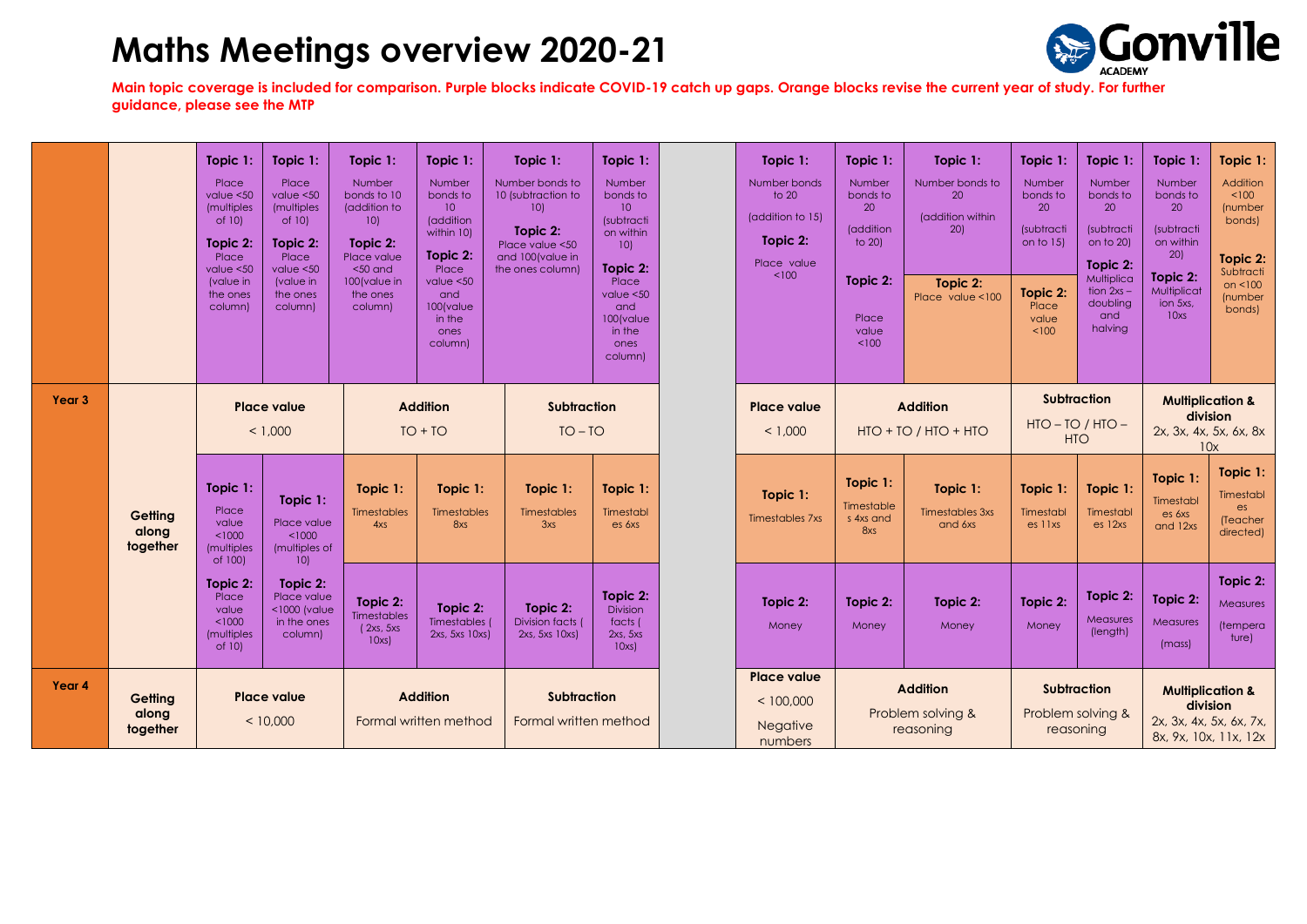

|        |                              | Topic 1:<br>Place<br>value<br>< 1000<br>(multiples<br>of 10 and<br>100<br>Topic 2:<br>Place<br>value      | <b>MTC</b><br><b>Baseline</b>                                                                                                     | Topic $1$ :<br><b>Timestables</b><br>4x <sub>S</sub>                                                                                    | Topic 1:<br><b>Timestables</b><br>8xs                                                                                                | Topic 1:<br><b>Timestables</b><br>3xs and 6xs                                                                                                                                                                 | <b>MTC</b><br><b>Assess</b><br>ment<br>Week                                                                                                                                                | Topic 1:<br>Timestables 6xs<br>and 12xs<br>Topic 2:<br>Multiplication (1<br>digit by 2 digit) | Topic 1:<br><b>Timestables</b><br>7xs<br>Topic 2:                                                                                      | <b>MTC</b><br><b>Assessment</b>                                                                                                           | Topic 1:<br>Timestabl<br>es 4xs<br>and 8xs                                                                                                                             | Topic 1:<br>Timestabl<br>es 3xs<br>and 6xs                                                                        | <b>MTC</b><br><b>Assess</b>                                                                                                               | Topic 1:<br>Timestabl<br>es 11xs                                                                                      |                                                                                                                                                             |
|--------|------------------------------|-----------------------------------------------------------------------------------------------------------|-----------------------------------------------------------------------------------------------------------------------------------|-----------------------------------------------------------------------------------------------------------------------------------------|--------------------------------------------------------------------------------------------------------------------------------------|---------------------------------------------------------------------------------------------------------------------------------------------------------------------------------------------------------------|--------------------------------------------------------------------------------------------------------------------------------------------------------------------------------------------|-----------------------------------------------------------------------------------------------|----------------------------------------------------------------------------------------------------------------------------------------|-------------------------------------------------------------------------------------------------------------------------------------------|------------------------------------------------------------------------------------------------------------------------------------------------------------------------|-------------------------------------------------------------------------------------------------------------------|-------------------------------------------------------------------------------------------------------------------------------------------|-----------------------------------------------------------------------------------------------------------------------|-------------------------------------------------------------------------------------------------------------------------------------------------------------|
|        |                              | < 1000<br>Week<br>(value in<br>the ones<br>column)                                                        |                                                                                                                                   | Topic 2:<br>Multiplicati<br>on (1 digit<br>by 2 digit)                                                                                  | Topic 2:<br>Multiplication<br>(1 digit by 2<br>digit)                                                                                | Topic 2:<br>Multiplication<br>(1 digit by 2<br>digit)                                                                                                                                                         |                                                                                                                                                                                            |                                                                                               |                                                                                                                                        | Multiplication<br>(1 digit by 2<br>digit)                                                                                                 | Week                                                                                                                                                                   | Topic 2:<br><b>Division</b><br>(short<br>method<br>and<br>applicati<br>on of 4,8,<br>3,6<br>timestabl<br>es)      | Topic 2:<br><b>Division</b><br>(short<br>method<br>and<br>applicati<br>on of 4,8,<br>3,6<br>timestabl<br>es)                              | ment<br>Week                                                                                                          | Topic 2:<br>Division<br>(short<br>method<br>and<br>applicati<br>on of 4,8,<br>3,6<br>timestabl<br>es)                                                       |
| Year 5 |                              |                                                                                                           | <b>Place value</b><br>< 100,000<br>Inc. decimals                                                                                  |                                                                                                                                         | <b>Addition</b><br>Inc. decimal numbers                                                                                              | <b>Subtraction</b><br>Inc. decimal numbers                                                                                                                                                                    |                                                                                                                                                                                            |                                                                                               | <b>Place value</b><br>< 1,000,000                                                                                                      | <b>Addition and Subtraction</b><br>Problem solving &<br>reasoning                                                                         |                                                                                                                                                                        |                                                                                                                   | <b>Multiplication &amp; division</b><br>ThHTO $\times$ TO and ThHTO $\div$ TO                                                             |                                                                                                                       | Primes,<br>factors,<br>squares<br>& cubes                                                                                                                   |
|        | Getting<br>along<br>together | Topic 1:<br>Place<br>value<br>(decimals<br>Topic 2:<br>Place<br>value<br>(rounding<br>decimals<br>$-1d.p$ | Topic 1:<br>Place value<br>(rounding<br>decimals-<br>1d.p<br>Topic 2:<br>Place value<br>$\sqrt{\frac{1}{2}}$<br>and $\div$ by 10) | Topic 1:<br>Place<br>value<br>(rounding<br>$decimals -$<br>1d.p<br>Topic 2:<br>Place<br>value<br>(decimals-<br>$x$ and $\div$ by<br>10) | Topic 1:<br>Place value<br>(rounding<br>$decimals -$<br>1d.p<br>Topic 2:<br>Place value<br>$\sqrt{\frac{1}{2}}$<br>and $\div$ by 10) | Topic $1$ :<br><b>Multiplication</b><br>(1 digit by 2)<br>$digit -$<br>multiplier is a<br>multiple of 10)<br>Topic 2:<br>Multiplication<br>(1 digit by 2)<br>digit)<br>Revision of<br>timestable<br>knowledge | Topic 1:<br>Multiplica<br>tion (3)<br>multipliers<br>Topic 2:<br>Multiplica<br>tion (1)<br>digit by 2<br>digit)<br>Revision<br>of<br>timestabl<br>$\mathsf{e}$<br>knowledg<br>$\mathbf{e}$ |                                                                                               | Topic 1:<br>Division (short<br>method)<br>Topic 2:<br>Multiplication (1<br>digit by 2 digit)<br>Revision of<br>timestable<br>knowledge | Topic 1:<br>Addition (inc.<br>decimals)<br>Topic 2:<br>Subtraction<br>(inc.<br>decimals)<br><b>Revision of</b><br>timestable<br>knowledge | Topic 1:<br>Addition (inc.<br>decimals and<br>regrouping)<br>Topic 2:<br>Subtraction<br>(inc. decimals<br>and<br>regrouping)<br>Revision of<br>timestable<br>knowledge | Topic 1:<br>Money<br>Topic 2:<br>Perimeter<br>Revision<br>$\circ$ f<br>timestabl<br>e<br>knowledg<br>$\mathbf{e}$ | Topic 1:<br>Money<br>Topic 2:<br>Perimeter<br>(missing<br>lengths)<br>Revision<br>$\circ$ f<br>timestabl<br>e<br>knowledg<br>$\mathsf{e}$ | Topic 1:<br>Money<br>Topic 2:<br>Area<br>(squares)<br>Revision<br><b>of</b><br>timestabl<br>e<br>knowledg<br>$\theta$ | Topic 1:<br>Area<br>(oblongs)<br>Topic 2:<br>Area<br>(missing<br>lengths)<br>Revision<br>$\circ$ f<br>timestabl<br>$\mathbf{e}$<br>knowledg<br>$\mathbf{e}$ |